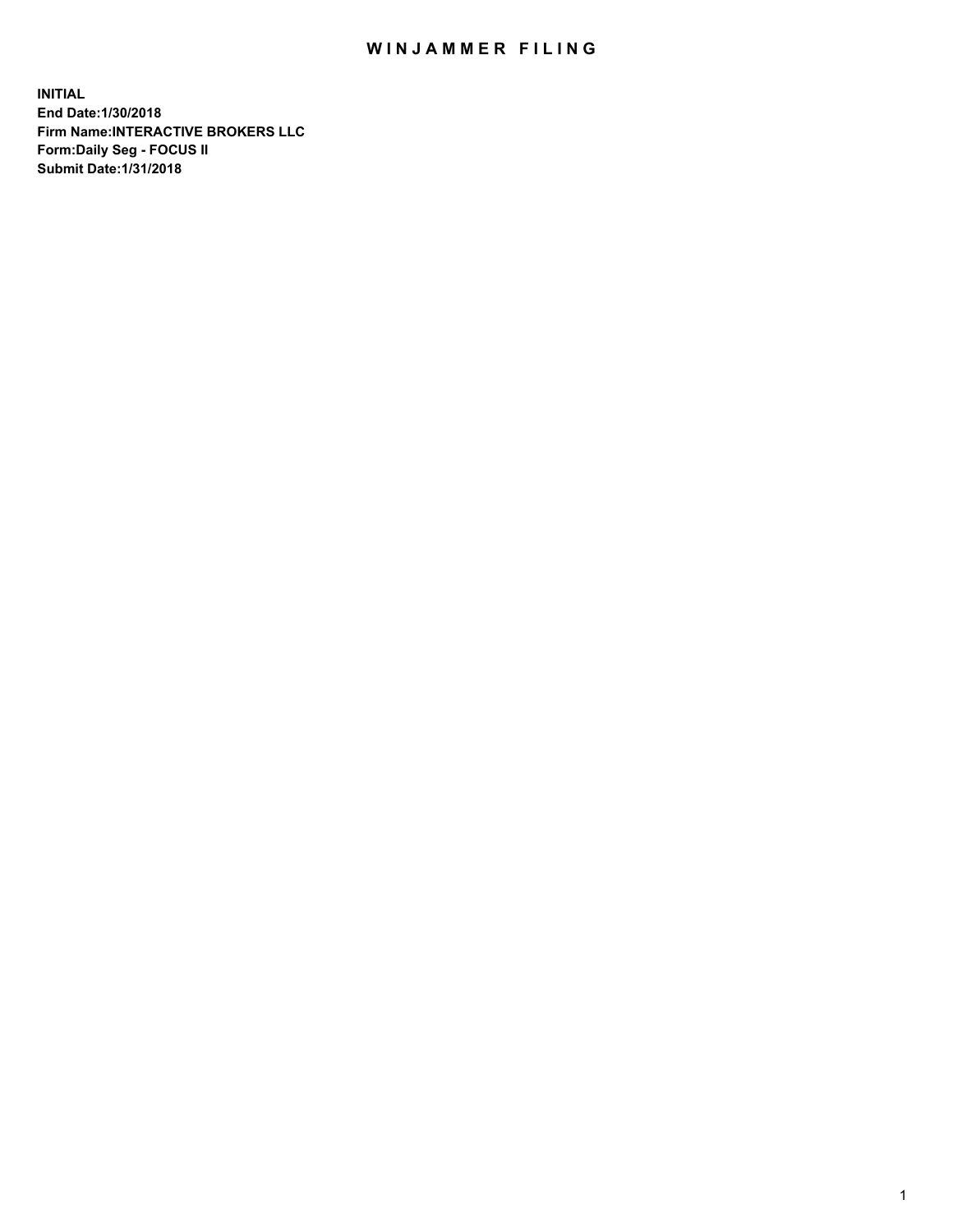## **INITIAL End Date:1/30/2018 Firm Name:INTERACTIVE BROKERS LLC Form:Daily Seg - FOCUS II Submit Date:1/31/2018 Daily Segregation - Cover Page**

| Name of Company<br><b>Contact Name</b><br><b>Contact Phone Number</b><br><b>Contact Email Address</b>                                                                                                                                                                                                                          | <b>INTERACTIVE BROKERS LLC</b><br><b>James Menicucci</b><br>203-618-8085<br>jmenicucci@interactivebrokers.c<br>om |
|--------------------------------------------------------------------------------------------------------------------------------------------------------------------------------------------------------------------------------------------------------------------------------------------------------------------------------|-------------------------------------------------------------------------------------------------------------------|
| FCM's Customer Segregated Funds Residual Interest Target (choose one):<br>a. Minimum dollar amount: ; or<br>b. Minimum percentage of customer segregated funds required:% ; or<br>c. Dollar amount range between: and; or<br>d. Percentage range of customer segregated funds required between: % and %.                       | $\overline{\mathbf{0}}$<br>0<br>155,000,000 245,000,000<br>00                                                     |
| FCM's Customer Secured Amount Funds Residual Interest Target (choose one):<br>a. Minimum dollar amount: ; or<br>b. Minimum percentage of customer secured funds required:%; or<br>c. Dollar amount range between: and; or<br>d. Percentage range of customer secured funds required between: % and %.                          | $\overline{\mathbf{0}}$<br>0<br>80,000,000 120,000,000<br>00                                                      |
| FCM's Cleared Swaps Customer Collateral Residual Interest Target (choose one):<br>a. Minimum dollar amount: ; or<br>b. Minimum percentage of cleared swaps customer collateral required:% ; or<br>c. Dollar amount range between: and; or<br>d. Percentage range of cleared swaps customer collateral required between:% and%. | $\overline{\mathbf{0}}$<br>$\overline{\mathbf{0}}$<br>00<br>0 <sub>0</sub>                                        |

Attach supporting documents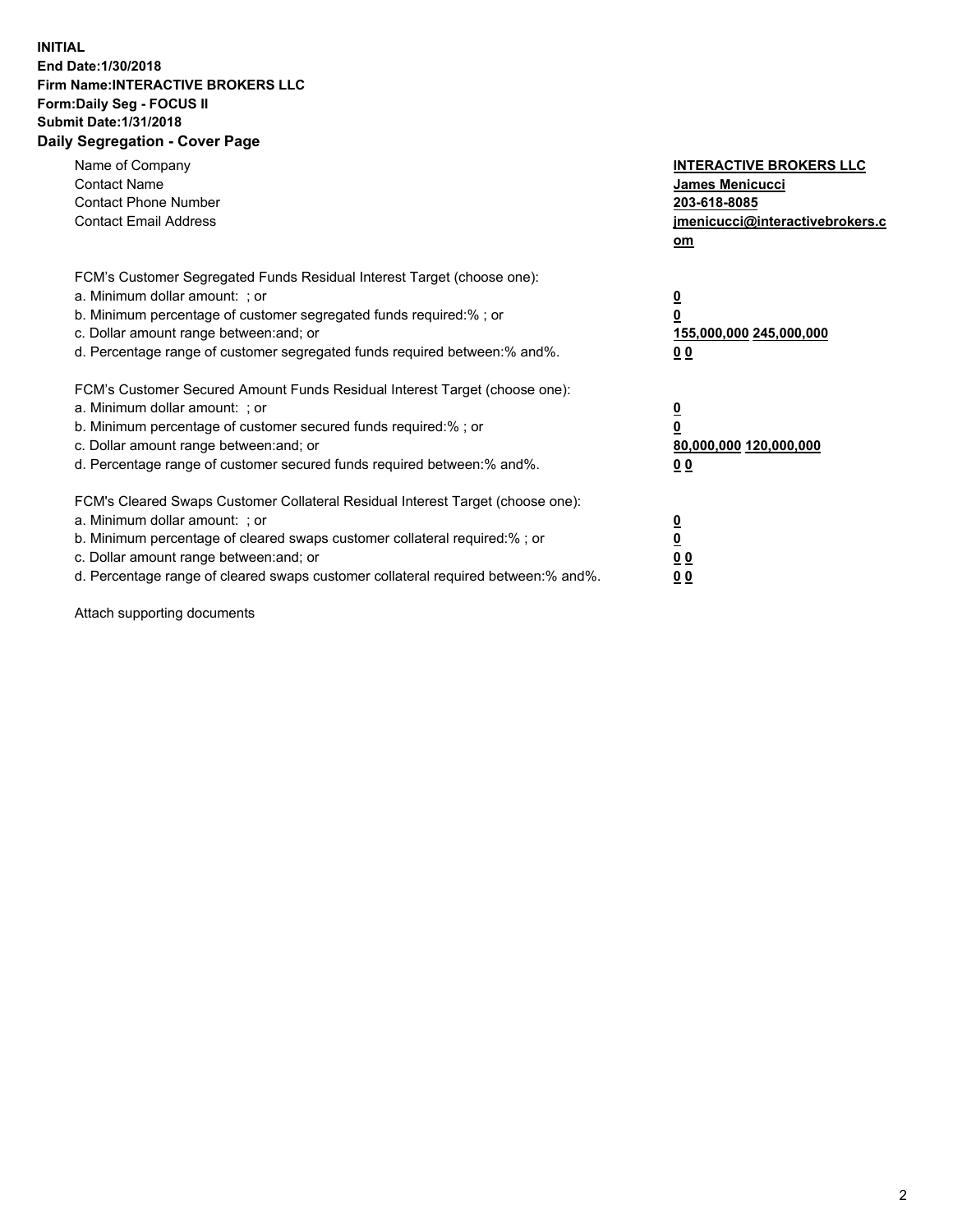## **INITIAL End Date:1/30/2018 Firm Name:INTERACTIVE BROKERS LLC Form:Daily Seg - FOCUS II Submit Date:1/31/2018 Daily Segregation - Secured Amounts**

|                | Daily Jegregation - Jeculed Aniounts                                                                       |                                   |
|----------------|------------------------------------------------------------------------------------------------------------|-----------------------------------|
|                | Foreign Futures and Foreign Options Secured Amounts                                                        |                                   |
|                | Amount required to be set aside pursuant to law, rule or regulation of a foreign                           | $0$ [7305]                        |
|                | government or a rule of a self-regulatory organization authorized thereunder                               |                                   |
| 1.             | Net ledger balance - Foreign Futures and Foreign Option Trading - All Customers                            |                                   |
|                | A. Cash                                                                                                    | 540,768,541 [7315]                |
|                | B. Securities (at market)                                                                                  | $0$ [7317]                        |
| 2.             | Net unrealized profit (loss) in open futures contracts traded on a foreign board of trade                  | 35,273,939 [7325]                 |
| 3.             | Exchange traded options                                                                                    |                                   |
|                | a. Market value of open option contracts purchased on a foreign board of trade                             | 39,841 [7335]                     |
|                | b. Market value of open contracts granted (sold) on a foreign board of trade                               | -55,014 [7337]                    |
| 4.             | Net equity (deficit) (add lines 1.2. and 3.)                                                               | 576,027,307 [7345]                |
| 5.             | Account liquidating to a deficit and account with a debit balances - gross amount                          | 3,825 [7351]                      |
|                | Less: amount offset by customer owned securities                                                           | 0 [7352] 3,825 [7354]             |
| 6.             | Amount required to be set aside as the secured amount - Net Liquidating Equity                             | 576,031,132 [7355]                |
|                | Method (add lines 4 and 5)                                                                                 |                                   |
| 7.             | Greater of amount required to be set aside pursuant to foreign jurisdiction (above) or line                | 576,031,132 [7360]                |
|                | 6.                                                                                                         |                                   |
|                | FUNDS DEPOSITED IN SEPARATE REGULATION 30.7 ACCOUNTS                                                       |                                   |
| $\mathbf{1}$ . | Cash in banks                                                                                              |                                   |
|                | A. Banks located in the United States                                                                      | 83,161,468 [7500]                 |
|                | B. Other banks qualified under Regulation 30.7                                                             | 0 [7520] 83,161,468 [7530]        |
| 2.             | Securities                                                                                                 |                                   |
|                | A. In safekeeping with banks located in the United States                                                  | 422,920,765 [7540]                |
|                | B. In safekeeping with other banks qualified under Regulation 30.7                                         | 0 [7560] 422,920,765 [7570]       |
| 3.             | Equities with registered futures commission merchants                                                      |                                   |
|                | A. Cash                                                                                                    | $0$ [7580]                        |
|                | <b>B.</b> Securities                                                                                       | $0$ [7590]                        |
|                | C. Unrealized gain (loss) on open futures contracts                                                        | $0$ [7600]                        |
|                | D. Value of long option contracts                                                                          | $0$ [7610]                        |
|                | E. Value of short option contracts                                                                         | 0 [7615] 0 [7620]                 |
| 4.             | Amounts held by clearing organizations of foreign boards of trade                                          |                                   |
|                | A. Cash                                                                                                    | $0$ [7640]                        |
|                | <b>B.</b> Securities                                                                                       | $0$ [7650]                        |
|                | C. Amount due to (from) clearing organization - daily variation                                            | $0$ [7660]                        |
|                | D. Value of long option contracts                                                                          | $0$ [7670]                        |
|                | E. Value of short option contracts                                                                         | 0 [7675] 0 [7680]                 |
| 5.             | Amounts held by members of foreign boards of trade                                                         |                                   |
|                | A. Cash                                                                                                    | 199,284,340 [7700]                |
|                | <b>B.</b> Securities                                                                                       | $0$ [7710]                        |
|                | C. Unrealized gain (loss) on open futures contracts                                                        | 4,836,902 [7720]                  |
|                | D. Value of long option contracts                                                                          | 39,841 [7730]                     |
|                | E. Value of short option contracts                                                                         | -55,014 [7735] 204,106,069 [7740] |
| 6.             | Amounts with other depositories designated by a foreign board of trade                                     | 0 [7760]                          |
| 7.             | Segregated funds on hand                                                                                   | $0$ [7765]                        |
| 8.             | Total funds in separate section 30.7 accounts                                                              | 710,188,302 [7770]                |
| 9.             | Excess (deficiency) Set Aside for Secured Amount (subtract line 7 Secured Statement<br>Page 1 from Line 8) | 134, 157, 170 [7380]              |
| 10.            | Management Target Amount for Excess funds in separate section 30.7 accounts                                | 80,000,000 [7780]                 |
| 11.            | Excess (deficiency) funds in separate 30.7 accounts over (under) Management Target                         | 54,157,170 [7785]                 |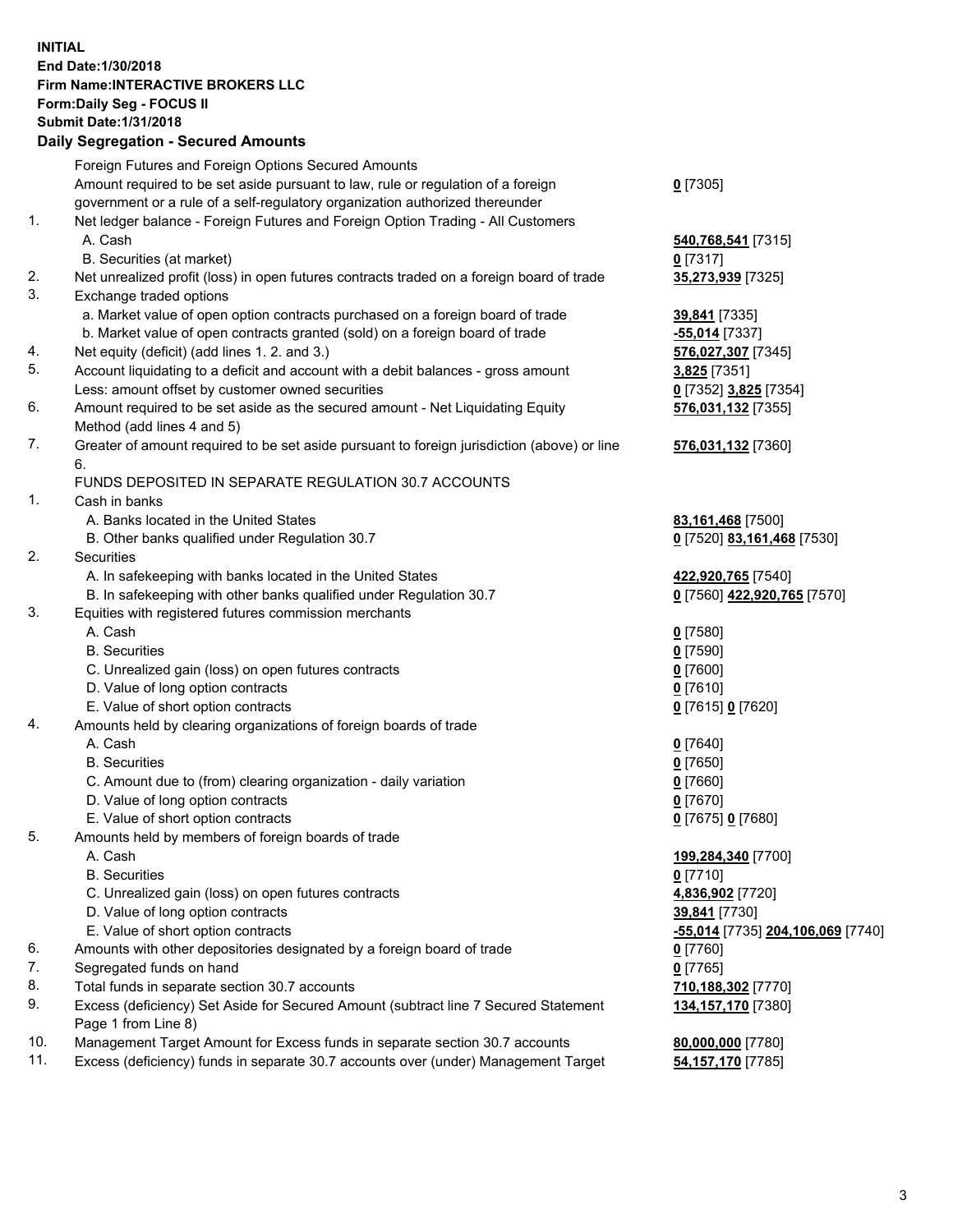**INITIAL End Date:1/30/2018 Firm Name:INTERACTIVE BROKERS LLC Form:Daily Seg - FOCUS II Submit Date:1/31/2018 Daily Segregation - Segregation Statement** SEGREGATION REQUIREMENTS(Section 4d(2) of the CEAct) 1. Net ledger balance A. Cash **4,617,169,006** [7010] B. Securities (at market) **0** [7020] 2. Net unrealized profit (loss) in open futures contracts traded on a contract market **-84,543,600** [7030] 3. Exchange traded options A. Add market value of open option contracts purchased on a contract market **298,709,585** [7032] B. Deduct market value of open option contracts granted (sold) on a contract market **-332,615,248** [7033] 4. Net equity (deficit) (add lines 1, 2 and 3) **4,498,719,743** [7040] 5. Accounts liquidating to a deficit and accounts with debit balances - gross amount **276,394** [7045] Less: amount offset by customer securities **0** [7047] **276,394** [7050] 6. Amount required to be segregated (add lines 4 and 5) **4,498,996,137** [7060] FUNDS IN SEGREGATED ACCOUNTS 7. Deposited in segregated funds bank accounts A. Cash **667,750,146** [7070] B. Securities representing investments of customers' funds (at market) **2,823,268,315** [7080] C. Securities held for particular customers or option customers in lieu of cash (at market) **0** [7090] 8. Margins on deposit with derivatives clearing organizations of contract markets A. Cash **21,712,975** [7100] B. Securities representing investments of customers' funds (at market) **1,234,337,902** [7110] C. Securities held for particular customers or option customers in lieu of cash (at market) **0** [7120] 9. Net settlement from (to) derivatives clearing organizations of contract markets **-2,856,037** [7130] 10. Exchange traded options A. Value of open long option contracts **298,419,086** [7132] B. Value of open short option contracts **-332,522,197** [7133] 11. Net equities with other FCMs A. Net liquidating equity **0** [7140] B. Securities representing investments of customers' funds (at market) **0** [7160] C. Securities held for particular customers or option customers in lieu of cash (at market) **0** [7170] 12. Segregated funds on hand **0** [7150] 13. Total amount in segregation (add lines 7 through 12) **4,710,110,190** [7180] 14. Excess (deficiency) funds in segregation (subtract line 6 from line 13) **211,114,053** [7190] 15. Management Target Amount for Excess funds in segregation **155,000,000** [7194] **56,114,053** [7198]

16. Excess (deficiency) funds in segregation over (under) Management Target Amount Excess